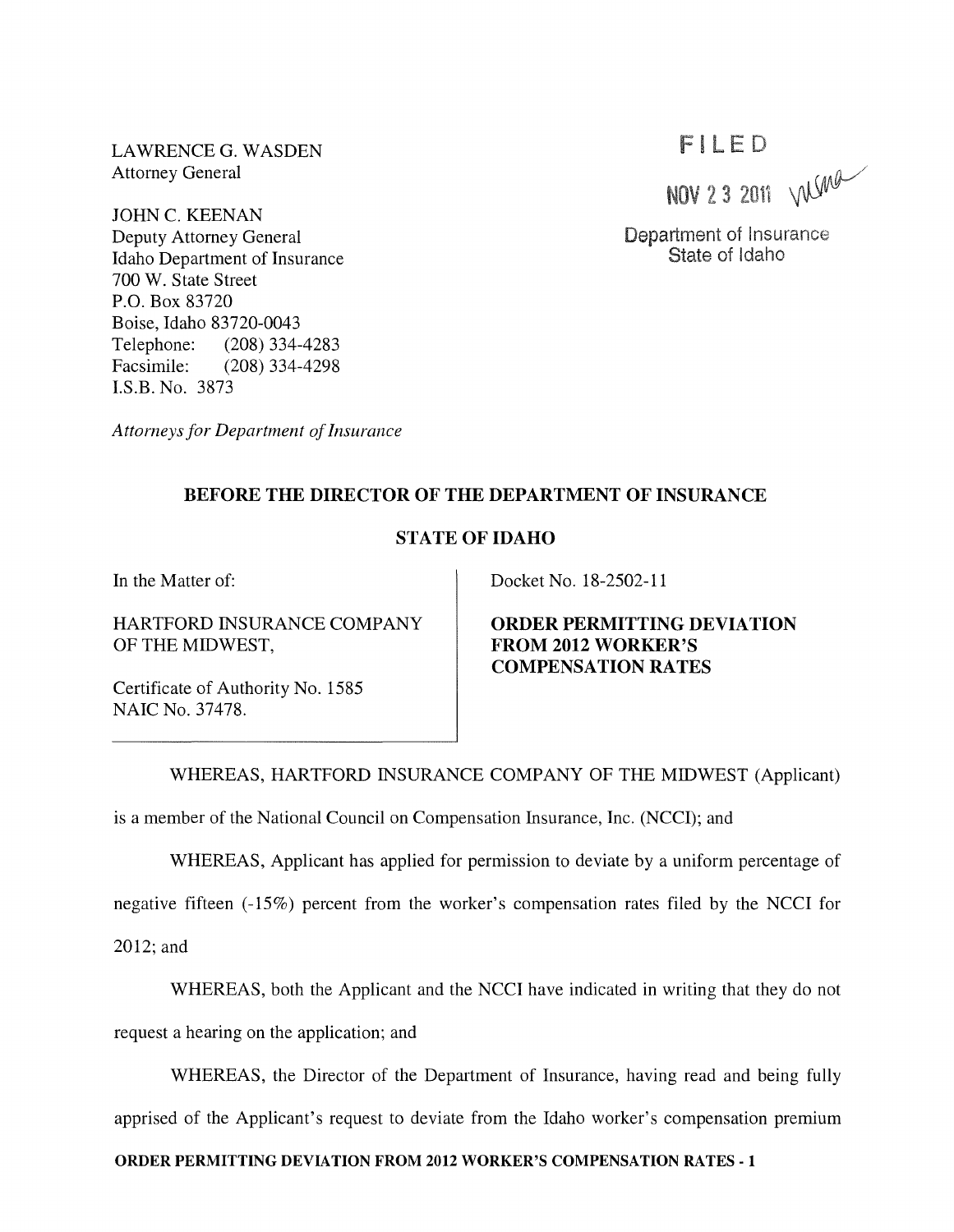rates filed by the NCCI for 2012, has determined that the requested rate deviation is justified;

NOW, THEREFORE, IT IS HEREBY ORDERED that, pursuant to Idaho Code § 41- 1614, the Applicant's request for a uniform percentage deviation of negative fifteen (-15%) percent from the worker's compensation rates filed by the NCCI for 2012, exclusive of terrorism rates, is GRANTED. This deviation from the Idaho worker's compensation premium rates filed by the NCCI for 2012 shall take effect January 1, 2012, and shall remain in effect for one year from that date unless terminated sooner with the approval of the Director.

DATED this  $\frac{23}{10}$  av of November 2011.

STATE OF IDAHO DEPARTMENT OF INSURANCE

WILLIAM W. DEAL

**Director** 

#### NOTIFICATION OF RIGHTS

This is a final order of the Director. Any party may file a motion for reconsideration of this final order within fourteen (14) days of the service date of this order. The agency will dispose of the petition for reconsideration within twenty-one (21) days of its receipt, or the petition will be considered denied by operation of law. *See* Idaho Code § 67-5246(4).

Pursuant to Idaho Code §§ 67-5270 and 67-5272, any party aggrieved by this final order or orders previously issued in this case may appeal this final order and all previously issued orders in this case to district court by filing a petition in the district court of the county in which:

- i. A hearing was held,
- ii. The final agency action was taken,